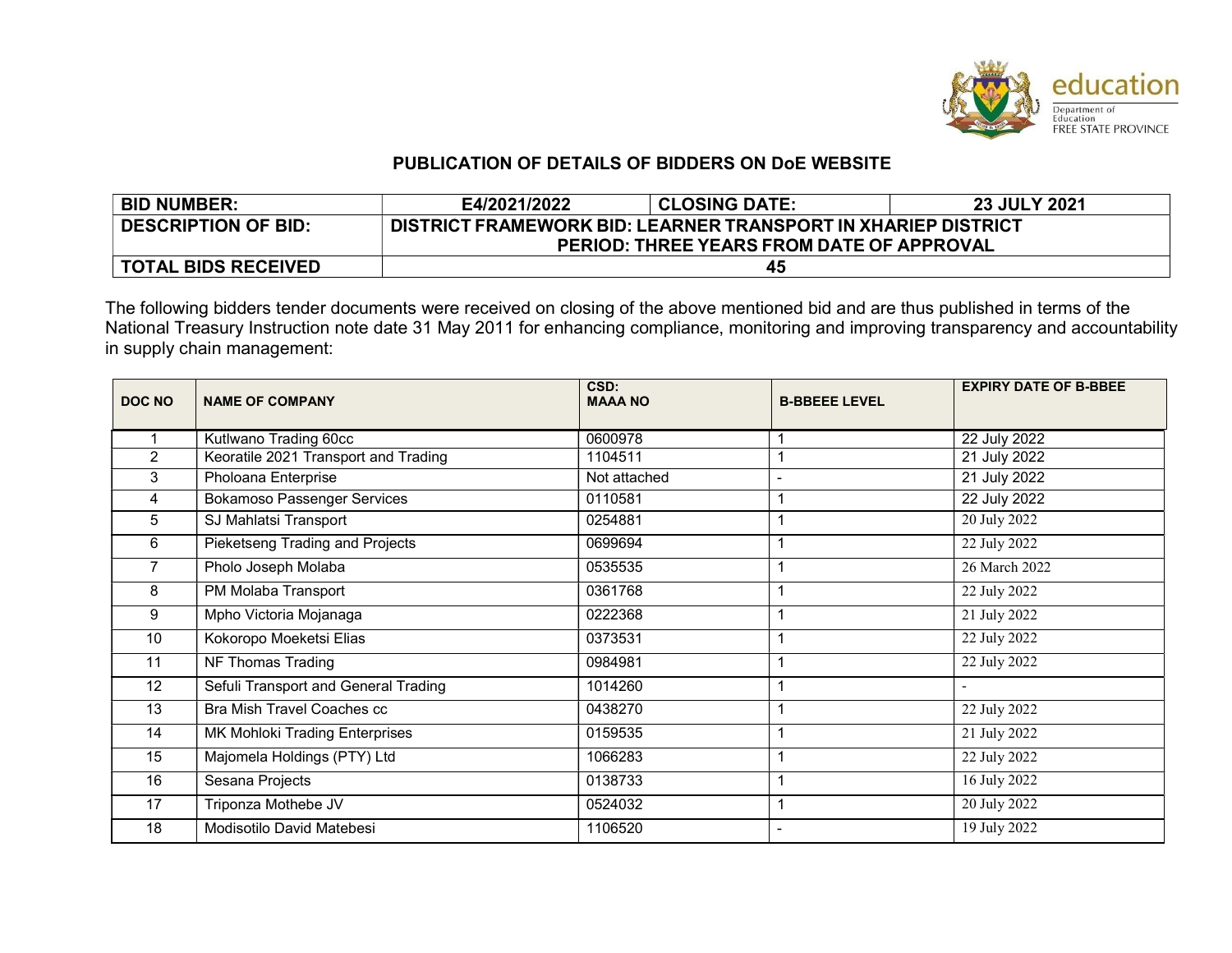| 19              | 3TL Trading Enterprise (PTY) Ltd           | 0515764      | 1              | 19 July 2022      |
|-----------------|--------------------------------------------|--------------|----------------|-------------------|
| 20              | Lydia Modiehi Nyelimane                    | 0352039      |                | 20 July 2022      |
| 21              | Mbangula Trading Construction and Projects | 0588815      | 1              | 21 October 2021   |
| 22              | On Your Own General Trading                | 0412452      | 1              | 15 July 2022      |
| 23              | Rekgonne Transport and Construction        | 0112000      | 1              | 18 June 2022      |
| $\overline{24}$ | Thekwane Holdings cc                       | 0170419      | $\overline{a}$ |                   |
| 25              | Khumo Documents Solutions                  | 0466992      | 1              | 20 July 2022      |
| 26              | Teboho Johannes Mathubanyane               | 0827767      | 1              | 12 July 2022      |
| 27              | PJ Mangesi Taxi and Transport              | 1102504      | 1              | 11 July 2022      |
| $\overline{28}$ | <b>Ngubane Gourley and Associates</b>      | 0251662      | 1              |                   |
| 29              | Motshabi Eric Letebele                     | 0956767      | 1              | 20 July 2022      |
| 30              | FN Stuurman Transport                      | 0829112      | 1              | 12 July 2022      |
| 31              | Lawrence Francis                           | 0229628      | 1              | 20 July 2022      |
| 32              | Royal Saints Trading and Projects          | 0232127      | 1              | 22 July 2022      |
| 33              | Mamotsekuoa Magdeline Matlaletsa           | 0672545      | 1              | 21 July 2022      |
| 34              | <b>B Ncube Transport Services</b>          | 0966994      | 1              | 14 July 2022      |
| 35              | <b>Kent Eletrical Services</b>             | 0352251      | $\overline{2}$ | 06 December 2021  |
| 36              | <b>Malotse Projects</b>                    | 0023833      | 1              | 17 November 2021  |
| 37              | Naledi Ya Meso Trading Enterprise          | 0829741      |                | 17 September 2021 |
| 38              | SP Jonginamba Transport                    | 0371110      | 1              | 16 August 2021    |
| 39              | <b>MMQ Transportation</b>                  | 0670648      | 1              | 23 July 2022      |
| 40              | M Choene Transport                         | 0407426      | 1              | 18 February 2022  |
| 41              | Mphale Trading (PTY) Ltd                   | 0305075      | 1              | 19 July 2022      |
| 42              | <b>Groudest Construction</b>               | 0175519      | 1              | 04 July 2022      |
| 43              | Qakisa Trading                             | Not attached | 1              | 20 July 2022      |
| 44              | MP Mkhwanazi                               | 0448618      | 1              | 15 July 2021      |
| 45              | Lwandle Aliwelwa Constructors              | 0856930      | 1              | 20 July 2022      |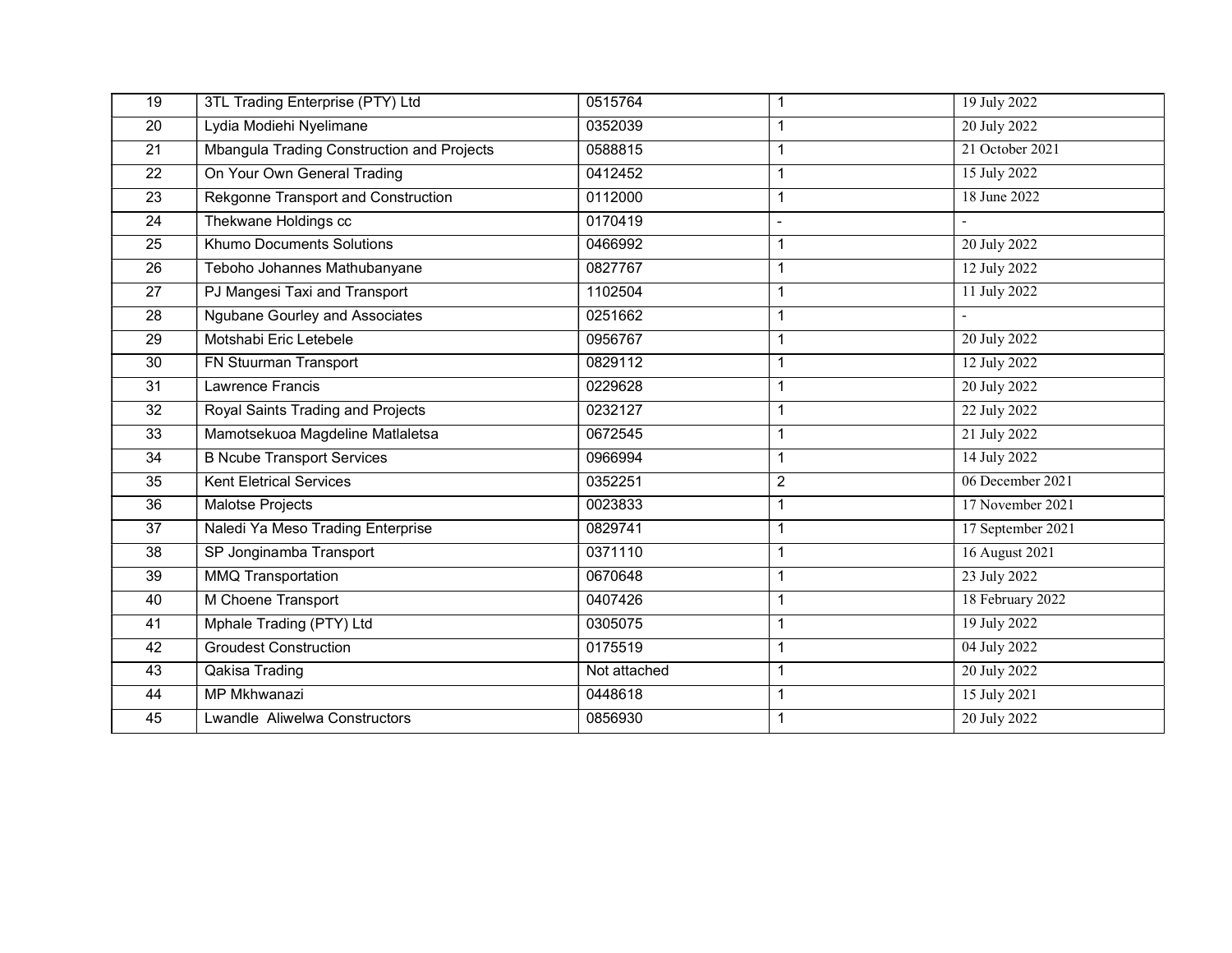#### ANNEXURE D

### ADDRESS LIST: BID NUMBER: E4/2021/2022

# DISTRICT FRAMEWORK BID: LEARNER TRANSPORT IN XHARIEP DISTRICT

# CLOSING DATE: 23 JULY 2021

| <b>DOC</b><br><b>NO</b> | <b>NAME OF COMPANY</b>                  | <b>PHYSICAL</b><br><b>ADDRESS</b>                | <b>POSTAL</b><br><b>ADDRESS</b>                            | <b>E-MAIL</b>                                  | <b>TEL. NUMBER</b><br><b>(LANDLINE AND</b><br>CELL) | <b>CONTACT PERSONS/ DIRECTORS</b><br>AND ID NUMBER OF EACH<br><b>MEMBER</b> |
|-------------------------|-----------------------------------------|--------------------------------------------------|------------------------------------------------------------|------------------------------------------------|-----------------------------------------------------|-----------------------------------------------------------------------------|
|                         | Kutlwano Trading 60cc                   | 27511 Vista Park,<br>Uitsig Bloemfontein<br>9301 | P Box 911-3438<br>Rosslyn 0200                             | Kutlwanotrading60@gmail.com                    | 083 584 9633                                        | <b>KG Mosime</b><br>7912230363086                                           |
| $\overline{2}$          | Keoratile 2021 Transport<br>and Trading | 53 Tshwaro Str<br>Reddersburg                    | 53 Tshwaro Str<br>Reddersburg                              | Lydiamohloki27@gmail.com                       | 082 771 9811                                        | <b>LM Mohloki</b><br>5812230410089                                          |
| 3                       | Pholoana Enterprise                     | 424 Bongweni Str<br>Reddersburg 9904             | 424 Bongweni Str<br>Reddersburg<br>9904                    | pholoanad@gmail.com                            | 084 363 7876<br>064 063 8239                        | <b>MA Pholoana</b><br>7202120309088                                         |
| 4                       | <b>Bokamoso Passenger</b><br>Services   | 27511 Vista Park<br>Uitsig, Bloemfontein<br>9301 | 27511 Vista Park<br>Uitsig.<br><b>Bloemfontein</b><br>9301 | Bokamosop.services@gmail.co<br>$\underline{m}$ | 082 979 9166                                        | <b>TN Mpane</b><br>7609195419081                                            |
| 5                       | SJ Mahlatsi Transport                   | 4404 Thabang Str<br>Mangaung 9301                | P O Box 23056<br>Kagisanong 9323                           | simahlatsi@vodamail.co.za                      | 079 497 9243<br>051 434 2631                        | SJ Mahlatsi<br>6010205866083                                                |
| 6                       | Pieketseng Trading and<br>Projects      | 6383 Tau Str<br>Rocklands 9323                   | 6383 Tau Str<br>Rocklands 9323                             | gpinyane@gmail.com                             | 060 358 2370                                        | <b>RG Pinyane</b>                                                           |
| $\overline{7}$          | Pholo Joseph Molaba                     | 102 Mashaeng<br>Fouriesburg 9725                 | 102 Mashaeng<br>Fouriesburg 9725                           |                                                | 072 503 4470                                        | PJ Molaba<br>6712305303087                                                  |
| 8                       | PM Molaba Transport                     | 2744 Mashaeng<br>Fouriesburg 9725                | 2744 Mashaeng<br>Fouriesburg 9725                          | molabatours@gmail.com                          | 082 937 3072                                        | PM Molaba                                                                   |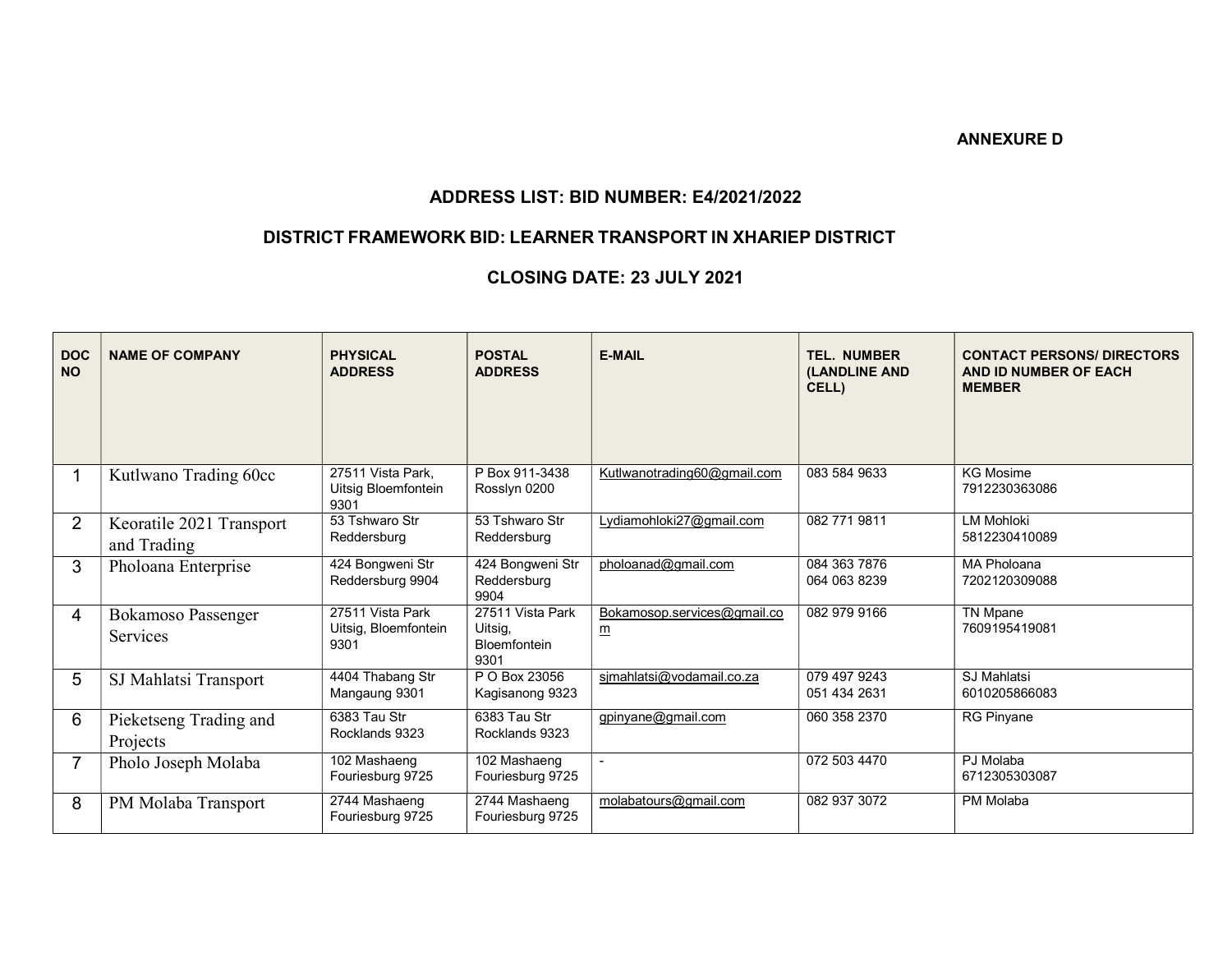| 9  | Mpho Victoria Mojanaga                               | 12063 Serwalo Trust<br>Thaba Nchu                                   | P O Box 1147<br>Ga-Rapulana<br>9775                          | mojanagatrading@gmail.com                 | 073 060 0838                 | MV Mojanaga<br>6009231005088                                                                          |
|----|------------------------------------------------------|---------------------------------------------------------------------|--------------------------------------------------------------|-------------------------------------------|------------------------------|-------------------------------------------------------------------------------------------------------|
| 10 | Kokoropo Moeketsi Elias                              | 984 Dinotshing<br>Location, Zastron<br>9950                         | 984 Dinotshing<br>Location, Zastron<br>9950                  | eliaskokoropo@gmail.com                   | 082 966 9516                 | <b>ME Kokoropo</b><br>7504105707081                                                                   |
| 11 | NF Thomas Trading                                    | 1268 Ipopeng<br>Location, Fauresmith<br>9978                        | 1268 Ipopeng<br>Location,<br>Fauresmith 9978                 | Nfthomas8@gmail.com                       | 083 430 6965                 | NF Thomas<br>3901075320081                                                                            |
| 12 | Sefuli Transport and General<br>Trading              | 43A Palmerston Str<br>Jaggersfontein 9974                           | 43A Palmerston<br>Str<br>Jaggersfontein<br>9974              | Mabumohapi72@gmail.com                    | 066 004 5648                 | PJ Safoli<br>8006285481080                                                                            |
| 13 | Bra Mish Travel Coaches cc                           | 5175 Bloemside<br>Phase 2.<br>Bloemfontein 9323                     | P O Box 911-3438<br>Rosslyn 0200                             | bramishtc@gmail.com                       | 061 588 1620                 | <b>CM Mpane</b><br>4803135522087                                                                      |
| 14 | MK Mohloki Trading<br>Enterprises                    | 11914/7 Veltman<br>Kalako Str,<br>Bloemanda,<br><b>Bloemfontein</b> | 11914/7 Veltman<br>Kalako Str,<br>Bloemanda,<br>Bloemfontein | mjmohloki@gmail.com                       | 082 789 0093                 | <b>MJ Mohloki</b><br>5909275325089                                                                    |
| 15 | Majomela Holdings (PTY)<br>Ltd                       | 82 Mvubu Street<br>Philippolis 9970                                 | 82 Mvubu Street<br>Philippolis 9970                          | tshabangunthabisnengbelinda@<br>vahoo.com | 074 655 5309                 | NB Tshabangu<br>8903131368083                                                                         |
| 16 | Sesana Projects                                      | 393 Section A<br>KwaMhlanga 1022                                    | P O Box 1511<br>KwaMhlanga<br>1022                           | esmasemola@telkomsa.net                   | 082 927 8096                 | <b>ES Masemola</b><br>6404035845088<br><b>TS Masemola</b><br>990310251086                             |
| 17 | Triponza Mothebe JV                                  | G3 Goldex Park<br>Gutsche Str<br>Ehlichpark 9301                    | P O Box 26592<br>Langehoven Park<br>9330                     | inkwelocoaches@gmail.com                  | 076 563 6061                 | S Madlala<br>7309155459082<br><b>MD Mothebe</b><br>740500333088<br><b>TD Mothebe</b><br>7902165398082 |
| 18 | Modisotilo Dawid Matebesi                            | 1 Skool Str<br>Rowelsfontein<br>Philippolis                         | 21 Voortrekker Str<br>Philippolis                            | davidmatebesi@gmail.com                   | 072 224 9659                 | <b>MD Matebesi</b><br>5811015784080                                                                   |
| 19 | 3TL Trading Enterprise<br>(PTY) Ltd                  | 972 Reyneck Str<br><b>Vrede 9835</b>                                | 972 Reyneck Str<br><b>Vrede 9835</b>                         | Moloi.lindiwe108@gmail.com                | 068 073 4531                 | <b>ML Moloi</b><br>6605250638089                                                                      |
| 20 | Lydia Modiehi Nyelimane<br>T/A Siyampho (PTY) Ltd    | 603 New Location<br>Philippolis 9970                                | $\blacksquare$                                               | $\blacksquare$                            | 076 986 6003                 | <b>LM Nyelimane</b><br>7407200421089                                                                  |
| 21 | Mbangula Trading<br><b>Construction and Projects</b> | 1930 Itumeleng<br>Location, Zastron                                 | $\blacksquare$                                               | Mbangula.trading@gmail.com                | 082 429 9481<br>065 593 6528 | <b>MD Bushula</b><br>6509255683082                                                                    |
| 22 | On Your Own General<br>Trading                       | 19 Berg Street<br>Bethulie 9992                                     | 19 Berg Street<br>Bethulie 9992                              | morotloa@gmail.com                        | 083 353 8278<br>073 219 6720 | <b>TA Morotlo</b><br>6301035736087<br>SP Morotlo                                                      |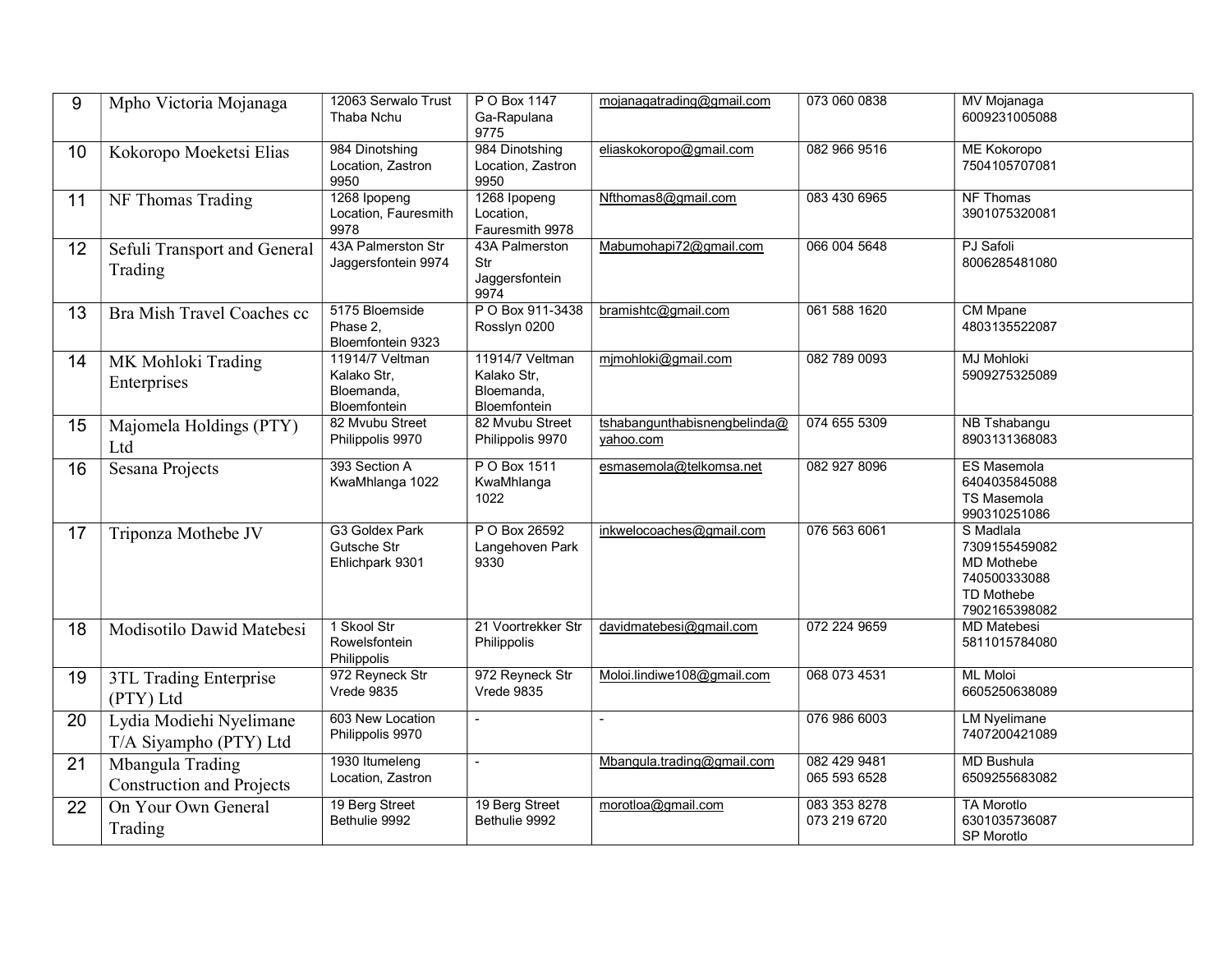|    |                                               |                                                                    |                                                   |                                                                     |                              | 7001011154086                                                     |
|----|-----------------------------------------------|--------------------------------------------------------------------|---------------------------------------------------|---------------------------------------------------------------------|------------------------------|-------------------------------------------------------------------|
| 23 | Rekgonne Transport and<br>Construction        | 3129 Selosesha<br>Thaba Nchu 9780                                  | P O Box 611<br>Thaba Nchu                         | stephenmalebo@gmail.com                                             | 072 345 9587                 | S Malebo<br>5910106726081                                         |
| 24 | Thekwane Holdings cc                          | 259 Hamilton Str<br>Smithfield                                     | 259 Hamilton Str<br>Smithfield                    | tenders@thekwaneholdings.com                                        | 076 285 7443<br>010 597 7727 | <b>PM Zikhali</b><br>6811015858081<br>PS Zikhali<br>9207260734084 |
| 25 | <b>Khumo Documents</b><br>Solutions (PTY) Ltd | 129 F Dagbreek Str<br>Welkom 9460                                  | 129 F Dagbreek<br>Str<br>Welkom 9460              | scndohfs@gmail.com                                                  | 081 309 2462<br>010 109 6196 | MC Seitisho<br>8301295812089                                      |
| 26 | Teboho Johannes<br>Mathubanyane               | 560 Top Location<br>Springfontein 9917                             | 560 Top Location<br>Springfontein<br>9917         | mathubanyanetransport@gmail.<br>com                                 | 078 029 8046                 | TJ Mathubanyane<br>6005035557084                                  |
| 27 | PJ Mangesi Taxi and<br>Transport              | 19 PressBoshoff Str<br>Rouxville 9958                              | PO Box 68<br>Rouxville 9958                       | Thandi.mangesi@standardbank.<br>$\frac{\text{co.za}}{\text{co.za}}$ | 072 730 4430<br>063 444 9413 | <b>MM Mangesi</b><br>5711030482084                                |
| 28 | Ngubane Gourley and<br>Associates             | 62A Old Howick Road<br>Pietermaritzburg<br>3201                    | P O Box 1387<br>Hilton 3245                       | ngaptyltd@gmail.com                                                 | 076 597 0590<br>072 384 4188 | N Ngubane<br>7011250286085                                        |
| 29 | Motshabi Eric Letebele T/A<br>Lwazi Coaches   | 10018 Tau Str<br>Rocklands 9301                                    | 10018 Tau Str<br>Rocklands 9301                   | Motshabiletebele92@gmail.com                                        | 072 254 1439<br>071 320 6809 | ME Letebele<br>8106066437085                                      |
| 30 | FN Stuurman Transport                         | 576 George Str<br>Philippolis 9970                                 | 576 Poding Tse<br>Rolo<br>Philippolis 9970        | Phumelelagh773@gmail.com                                            | 083 353 5371                 | <b>FN Stuurman</b><br>6010065293089                               |
| 31 | Francis L Transport                           | 4 Belmont Str<br>Wilgehof                                          | 4 Belmont Str<br>Wilgehof                         | Capone.f@webmail.co.za                                              | 073 488 5360                 | L Francis<br>8412195068084                                        |
| 32 | Royal Saints Trading and<br>Projects          | 2 Duvalia Drive<br><b>Wild Olive Estate</b><br><b>Bloemfontein</b> | P O Box 13624<br>Noordstad<br><b>Bloemfontein</b> | info@royalsaints.co.za                                              | 083 774 3258<br>082 416 4955 | <b>MS Marumo</b><br>7801125312086                                 |
| 33 | Leabo General Trading (PTY) Ltd               | 368 Block 4<br>Kutlwanong<br>Odendaalsrus 9480                     | 368 Block 4<br>Kutlwanong<br>Odendaalsrus<br>9480 | Tseku.matlaletsa@gmail.com                                          | 082 835 5428<br>051 406 8465 | <b>MM</b> Matlaletsa<br>7511300667085                             |
| 34 | <b>B</b> Ncube Transport Services             | 6 Olivine Str<br>Charlesville<br>Jagersfontein                     | 6 Olivine Str<br>Charlesville<br>Jagersfontein    | Bankson53@gmail.com                                                 | 082 613 9591                 | <b>B</b> Ncube<br>5302125864087                                   |
| 35 | <b>Kent Eletrical Services</b>                | 104 Boswell Ave<br>Mondeor<br>Johannesburg 2110                    | P O Box 57357<br>Springfontein<br>2137            | jeannette@kent-elec.co.za                                           | 082 577 0849<br>011 941 1357 | J Louw<br>6812165247083                                           |
| 36 | Malotse Projects                              | 765 Rethabile Str<br>Bolokanang<br>Petrusburg 9932                 |                                                   | mblekgari@gmail.com                                                 | 084 202 9367                 | <b>MB Lekgari</b><br>7411185346089                                |